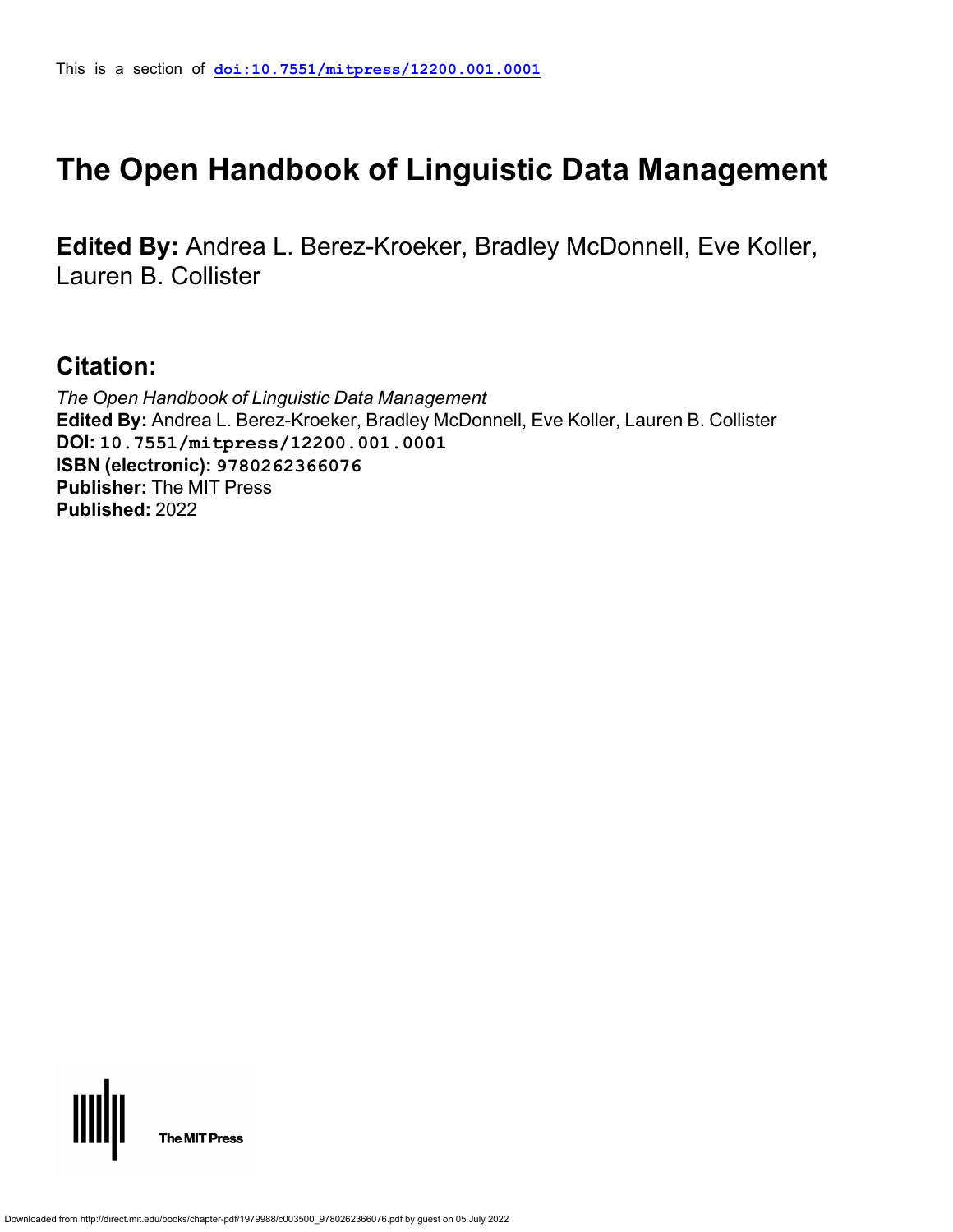## **4 Indigenous Peoples, Ethics, and Linguistic Data**

**Gary Holton, Wesley Y. Leonard, and Peter L. Pulsifer**

## **1 Introduction: Linguistic data and Indigenous peoples**

The world is dominated by just a few large languages that mediate mass communication, social media, education, politics, and many other domains. A study by Kornai (2013) found just sixteen of the world's nearly seven thousand languages to be "digitally thriving," with a firmly established online presence and the tools necessary to live and interact in an increasingly digitally connected world. These sixteen languages are spoken natively by some 2.8 billion people, or nearly 40% of the world's population. These are the languages of Big Data, machine translation, automated speech recognition the ones that technology companies care most about. For these languages, ethical protocols are largely driven by commercial interests and entail regional legal structures pertaining to data governance.<sup>1</sup> But the vast majority of the world's linguistic diversity is found elsewhere: namely, within the thousands of minority languages, many of which belong to small, often politically and economically marginalized Indigenous groups.<sup>2</sup> Data from these small and often critically endangered languages are key for understanding linguistic diversity—a major focus of linguistic science—but also for maintaining that diversity through language maintenance and reclamation efforts. Linguistic research on Indigenous minority languages takes place against a backdrop of increasing threats to Indigenous language vitality and pressures to shift away from Indigenous languages toward languages of wider communication—often colonial languages (e.g., English, Spanish, Mandarin). We emphasize that language endangerment, along with the response by various stakeholders such as linguists, archivists, and especially the communities these languages come from, is central to the discussion of Indigenous peoples,

ethics, and linguistic data. While the causes of language endangerment are many and complex, social and cultural dislocation due to unequal power relations between minority communities and majority populations have played major roles in facilitating language shift (Grenoble 2011). Traditional models of linguistic research often mirror these unequal power relationships (Leonard 2018), with the result that linguists researching Indigenous languages may be seen as agents of social and cultural dislocation as well. Moreover, Indigenous communities may view linguistic research as out of step with the impending threat of language loss. In particular, communities experiencing rapid language shift and consequent language endangerment may take a more holistic view of language research as being embedded within a process of language reclamation (cf. Leonard 2017) and psychological healing (cf. Meek 2010; Jacob 2013) against a backdrop of numerous ethical violations that underlie language shift. Hence, any discussion of ethics in linguistic data requires a discussion of Indigenous data and must adhere to protocols for working with Indigenous data, as well as to the broader sociopolitical contexts in which language work takes place. However, where formal, legal frameworks do exist governing Indigenous and minority language data, these frameworks tend to be modeled on those developed for large languages rather than the cultural values or political concerns of Indigenous populations. We thus focus in this chapter on ethical issues in relation to Indigenous languages and the communities they come from, for it is in this context that the intersection of people, ethics, and data has been least formalized, despite its significant implications.

#### **1.1 Who defines "linguistic data"?**

Some of the limitations in theorizing this intersection reflect that in most scholarly literature the notion of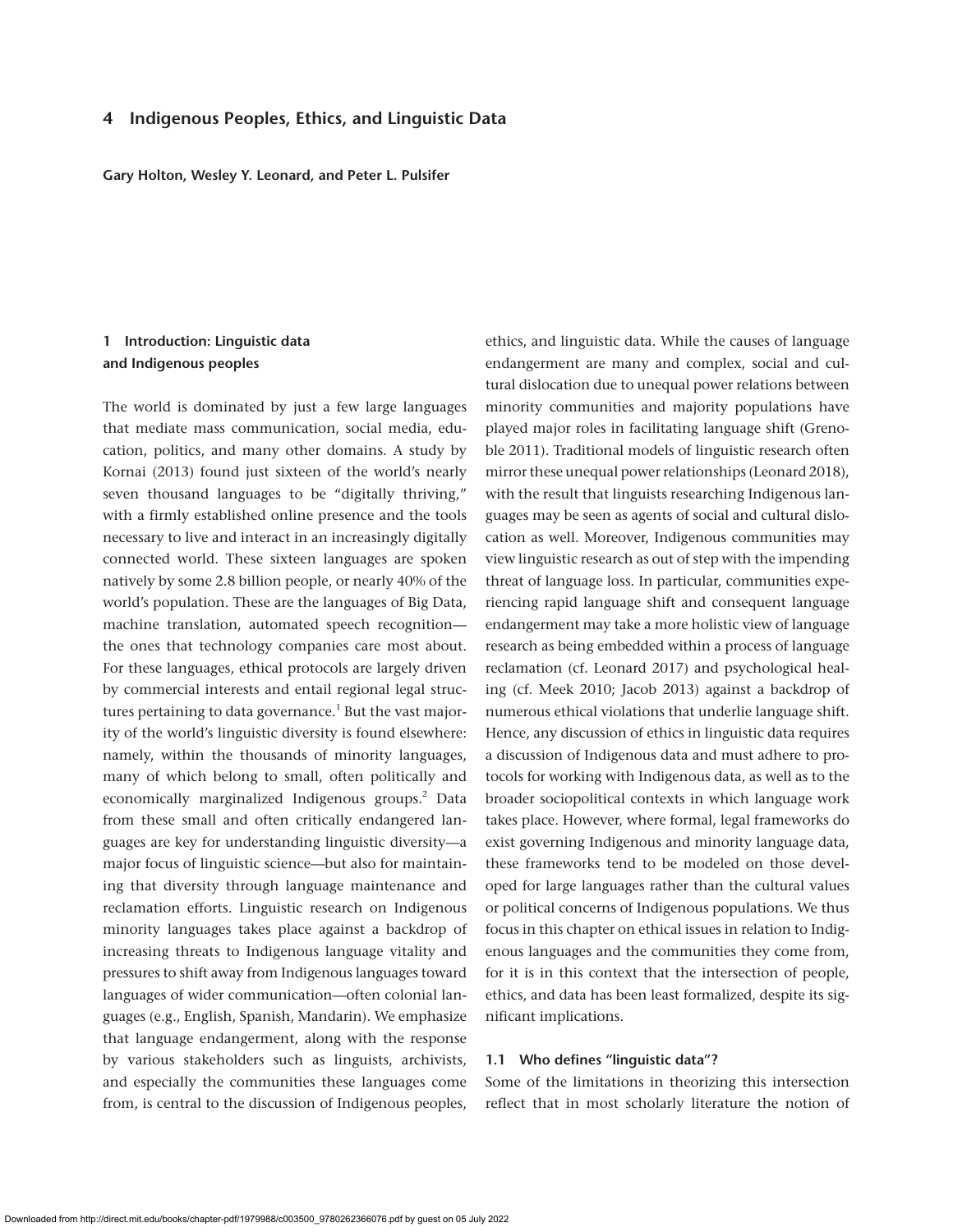"linguistic data" is not explicitly defined. A working definition might be "data used in the study of language" (Good, chapter 3, this volume), but even this seemingly broad definition assumes a particularly narrow and decontextualized view of the relationship between people and data. Often, what counts as data and by extension what counts as an ethical response to data collection and management—is in the eye of the beholder, thus opening the door to several possible ethical breaches. For example, a particular string of speech may be viewed as data by a researcher but as a sacred incantation by language users. A more general issue is the tendency for language researchers to equate language with data, and by extension to view language as a mere data point. This reductionist view groups everything produced through research as "data" and thus serves to dehumanize and decontextualize language. Especially through any belief system in which language is defined in relation to its users, the assumption that linguistic data could exist in isolation becomes odd, and such an approach is especially problematic for any discussion of ethics because ethics emerge from people and particular contexts. Hence, any useful definition of linguistic data must avoid divorcing data from their sources, with the particular understanding of what constitutes "data" in a given context clarified.

Although the concept of linguistic data itself may be difficult to define, it is nevertheless useful to distinguish among different types of data. Himmelmann (2012) distinguishes among raw data, primary data, and structural data, based on a cline of decreasing language user involvement. *Raw data* consist of original, unannotated recordings and (non-standardized) writings. *Primary data* consist of the annotations, especially transcriptions and translations, applied to the raw data. *Structural data* consist of structural and typological inferences—the "facts" of language. Inherent in this typology is the notion that at least some types of linguistic data are "manufactured" or "produced" rather than collected. Through this lens, primary and structural data may be construed by some as research products and thus creations of the researcher rather than the language community.

While this typology has some utility within the field of linguistics with respect to theorizing language documentation and language archiving, among other areas, it is insufficient for understanding ethics in relation to linguistic data. In particular, the distinction between raw

data (produced by speakers and signers) and primary/ structural data (produced by researchers) reflects a Western epistemology of data that potentially disenfranchises language users by removing their agency, while concurrently absolving researchers from acknowledging that they always play roles in representing languages because even basic annotations emerge through particular cultural lenses and conventions. At the extreme, this leads to objectification that obscures the fact that language as a social practice is "embedded in a broader cultural matrix, and it depends critically on that matrix for the activity to be meaningful" (Whaley 2011:344). In contrast, Indigenous approaches to linguistic data tend to reflect a "holistic understanding of language as contextualized language" (Fitzgerald 2017:e291). A linguistic message may be encoded as a string of phonemes built into morphemes and clauses, but this string itself also has meaning, expressing information that may have unique cultural significance attached to the people involved in creating it (which may go beyond actual speakers and signers), the place where it was created, and other factors. From this broader perspective, there is not one set of ethical principles for raw data and another for primary/ structural data. Given that all data types ultimately derive from speakers and signers in language communities, all data types must engage equally with ethics.

#### **1.2 Who "owns" linguistic data?**

Another complexity to the intersection of people, ethics, and data is the notion of language ownership—by whom and to what extent—and the related notion of whether it is ownership, as opposed to other types of relationships such as connection, kinship, or stewardship, that should guide policies and practices surrounding linguistic data. We adopt *ownership* as a working term, recognizing that this word is used in many existing discussions and policies involving language ethics in Indigenous communities (cf. Guerrettaz 2015). Furthermore, the grammars of most languages permit their users to assert ownership over languages and even individual speech forms. Thus, one can speak of "my language" or "my words" using a possessive form.<sup>3</sup> Nevertheless, we emphasize that understanding particular ethical contexts entails engagement with local understandings of the relationships between languages and communities. Central to this exercise is elucidating local meanings of *language* itself, as the type of relationship and associated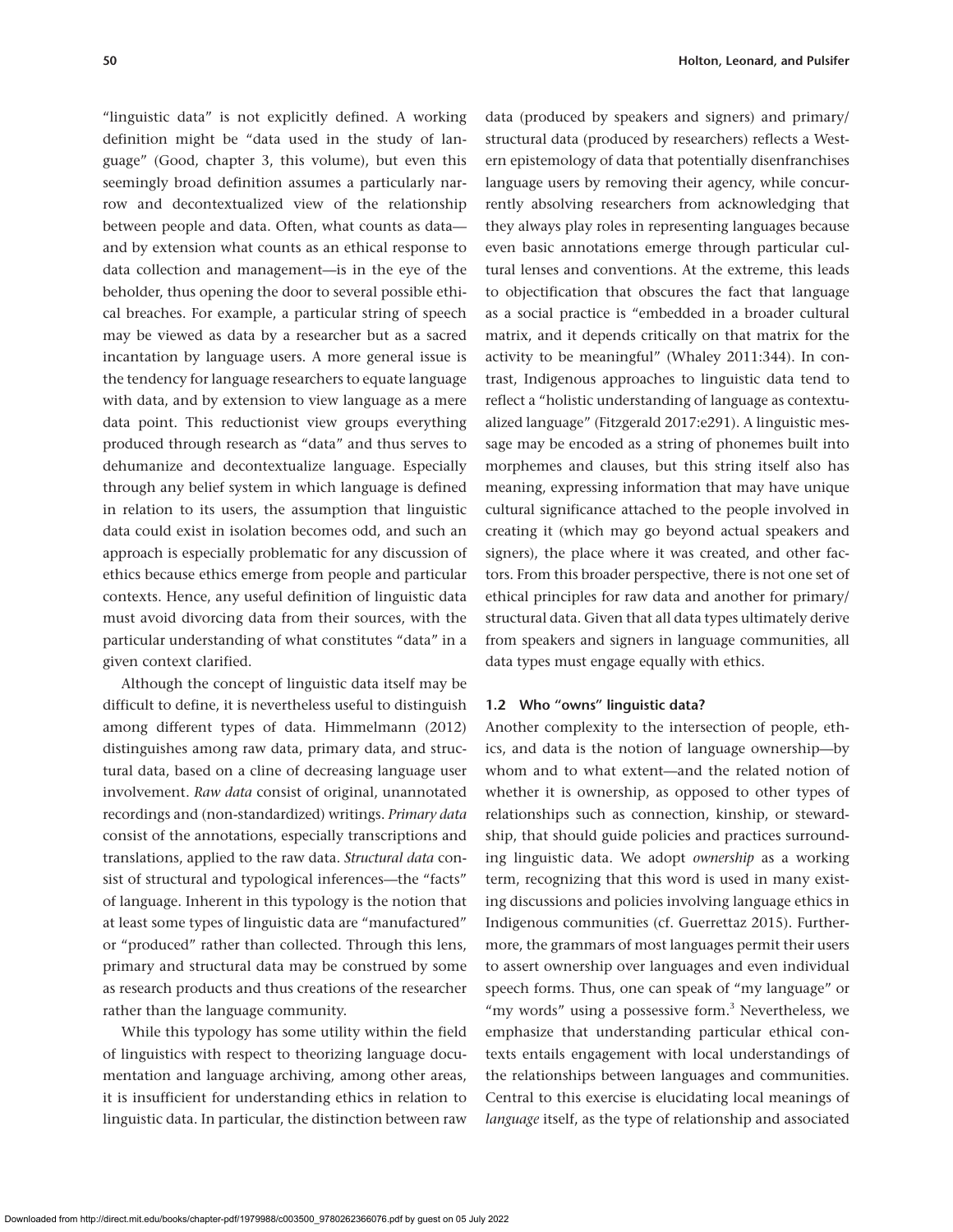nuances of ownership often emerge from this definition. Notably, it is common in Indigenous definitions to link language and peoplehood (Leonard 2017), and some such as the following center the relationships between people, ethics, and language highlighted in this chapter:

Language is

our unique relationship to the Creator, our attitudes, beliefs, values, and fundamental notions of what is truth. Our languages are the cornerstone of who we are as a People. Without our languages,

our cultures cannot survive.

(quoted in Shaw 2001:39, from *Principles for Revitalization of First Nations Languages, Towards Linguistic Justice for First Nations,* Assembly of First Nations, Education Secretariat, 1990)

Emerging from examples such as this one, but also common in non-Indigenous communities, is recognition that languages are social constructs, codes shared by communities of language users. In this sense, linguistic data are very different from many other forms of data because the knowledge exists at the community level even though discrete productions of language occur by individuals. Linguistic data are also not completely public (as with, e.g., meteorological measurements), but nor are they completely private (as with, e.g., medical or genetic records). Moreover, given the social-intersectional nature of language as a communicative medium, privacy concerns are not always addressed at the time of data collection. Many of the questions of ethics and linguistic data center on issues of ownership and consequent rights of access. In considering these questions, it is important to bear in mind the special and unique place of linguistic data as simultaneously public and private, and how existing legal structures may fail to adequately recognize ownership of linguistic data. For example, within the legal structures of countries such as the United States, creative forms of language are often given legal protections (copyright), while everyday utilitarian language is considered to be in the public domain (Collister, chapter 9, this volume). Indigenous communities may, however, feel that all forms of language—whether deemed "creative" or not—should be legally protected and formally placed under community ownership.

The principle that linguistic data are imbued with ownership, which comes with rights and responsibilities, is embedded within current best practice standards

in linguistic research, particularly those that provide guidelines for data citation. The *Austin Principles of Data Citation in Linguistics* note that "citations should facilitate readers retrieving information about who contributed to the data, and how they contributed" (Berez-Kroeker, Andreassen, et al. 2018). Similarly, Bird and Simons (2003:571–572) assert citation as one of seven key values that underlie language documentation efforts: "We value the ability of users of a resource to give credit to its creators, as well as to learn the provenance of the sources on which it is based." However, data citation standards remain in their infancy within linguistics (cf. Berez-Kroeker, Gawne, et al. 2018), and even where such standards have been adopted, there is little consistency as to who should be credited (though see Conzett & De Smedt, chapter 11, this volume, on emerging standards in this area). Is the creator or contributor the person who produced the language artifact, the linguist who recorded it, or both? Omitting these details from source citations has the effect of divorcing linguistic data from their sources and, by extension, from the larger sociopolitical contexts in which ethical concerns must be addressed.

One concept that is useful for the purposes of exploring the complexity of ethical approaches to linguistic data is the notion of "legacy" data, that is, those data "which were created when concerns surrounding intellectual property were less sensitive than they are today" (O'Meara & Good 2010:162), and for which usage restrictions often need to be newly considered or reevaluated. Many communities are confronting situations in which their ancestral languages have not been actively used for years or are remembered by just a few Elders.

Often this shift is a result of a history of colonization that has resulted in a transfer of language knowledge from communities to data repositories housed in non-Indigenous archives, where the materials have been deposited by non-Indigenous researchers (often linguists) and curated around Western norms. For example, language materials may be housed separately from ethnographic materials that from the community of origin's perspective should not be separated from language (but see O'Neal 2015 for a summary of efforts to decolonize archives; see also Linn 2014; Shepard 2016; and Wasson, Holton, & Roth 2016 regarding efforts specific to language archives). Archives and data repositories must recognize and respond to the diverse histories and agendas surrounding legacy data. As noted by Christen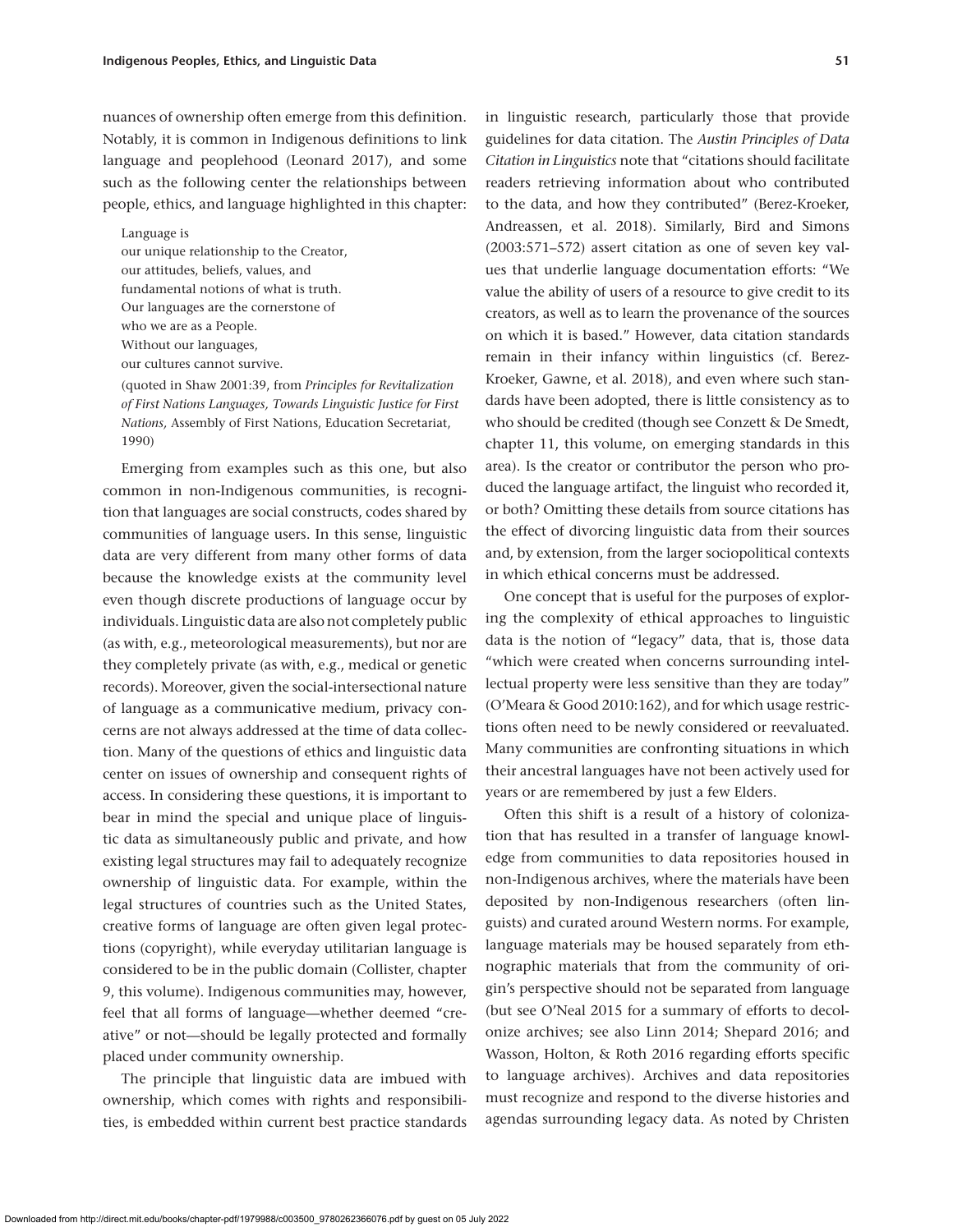(2011:209), "there is neither a singular call, nor a onesize-fits-all answer to the archival questions indigenous peoples bring to bear on the institutions that hold much of their cultural heritage."

We concur with Christen and others who emphasize the inappropriateness of a one-size-fits-all approach, but also observe the following common themes for language work based on legacy data. First is that the stakes tend to be very high when archival legacy data play a crucial role in language reclamation—and some reclamation efforts begin entirely with archival materials (cf. Spence 2018; Lukaniec, chapter 25, this volume). Second is that the original collection and curation of these data are removed in time and social context from these contemporary language reclamation practices, which are increasingly intertwined with broader decolonial efforts by Indigenous communities. As the ethics of legacy data may be different from the ethics of data being actively created, people working with legacy materials must take special care to ensure that ethical concerns are adequately addressed. Failure to do so can result in unintended consequences such as over- or undersharing of materials: Sensitive materials may (and often do) end up in the public domain, or communities may be barred from accessing materials recorded by ancestral community members. Even where consent was obtained, legacy research protocols may be out of step with modern practices and hence warrant reexamination. For example, some legacy materials may be openly available to researchers without legal restrictions; however, if those materials were originally gathered without explicit, documented consent, then the source community may desire to have a voice in determining access conditions. This may even be the case in situations where consent was given but where cultural norms and expectations have shifted since the time of original consent.

## **2 Indigenous communities, languages, and ethics in linguistics**

The mismatch between the contexts of original creation and contemporary use in the case of legacy data aligns with the evolution of ethical practices in linguistics over the past half century, which we summarize in some detail in this section in recognition of how disciplinary histories and norms inform ideas about ethics and vice versa. Particularly important for the current discussion is

linguistic fieldwork, which is the context wherein Indigenous language data are often collected. The traditional "ethical" fieldwork model, dubbed the "linguist-focused" model by Czaykowska-Higgins (2009:22), is concerned with minimizing ill effects to the speakers and signers often stylized as "informants"—involved in the language work. This is very much in line with ethical concerns as expressed by institutional review boards and other bodies concerned with preventing harm to individual research "subjects." As Hale (2001:76) notes, "linguists are inevitably responsible to the larger human community which its [research] results could affect." But in spite of this reference to community, the traditional model reflects a view in which the individual is the natural unit of analysis for determining ethical issues (Leonard & Haynes 2010). Beyond obtaining consent from individual language users and ensuring that they are protected from physical harm, the traditional model is essentially extractive: "'Good' speakers, whose legitimacy is determined by the researcher . . . produce language that is transformed into 'data', which is conceptualised through a 'language as object' metaphor . . . that tends to emphasise structural properties at the expense of social practices" (Leonard 2017:18). In this model, which remains highly valued in the field, data are manufactured as part of the research process and then explicitly decontextualized.

The renewed focus on language documentation and conservation that has emerged over the past two decades has led to a major reexamination of ethical practices in linguistic research (cf. Rice 2006, 2010; Czaykowska-Higgins 2009; Innes & Debenport 2010; Dobrin & Berson 2011). Rice (2006) observes a transition toward a more empowering and participatory model of linguistic research. The most notable outcome of these discussions has been the emergence of a more community-based notion of ethics that emphasizes the responsibilities of researchers not just to individuals but also to communities. This change is reflected in the *Ethics Statement* adopted by the Linguistic Society of America (2009), which makes explicit reference to community:

While acknowledging that what constitutes the relevant community is a complex issue, we urge linguists to consider how their research affects not only individual research participants, but also the wider community. In general, linguists should strive to determine what will be constructive for all those involved in a research encounter, taking into account the community's cultural norms and values.<sup>4</sup>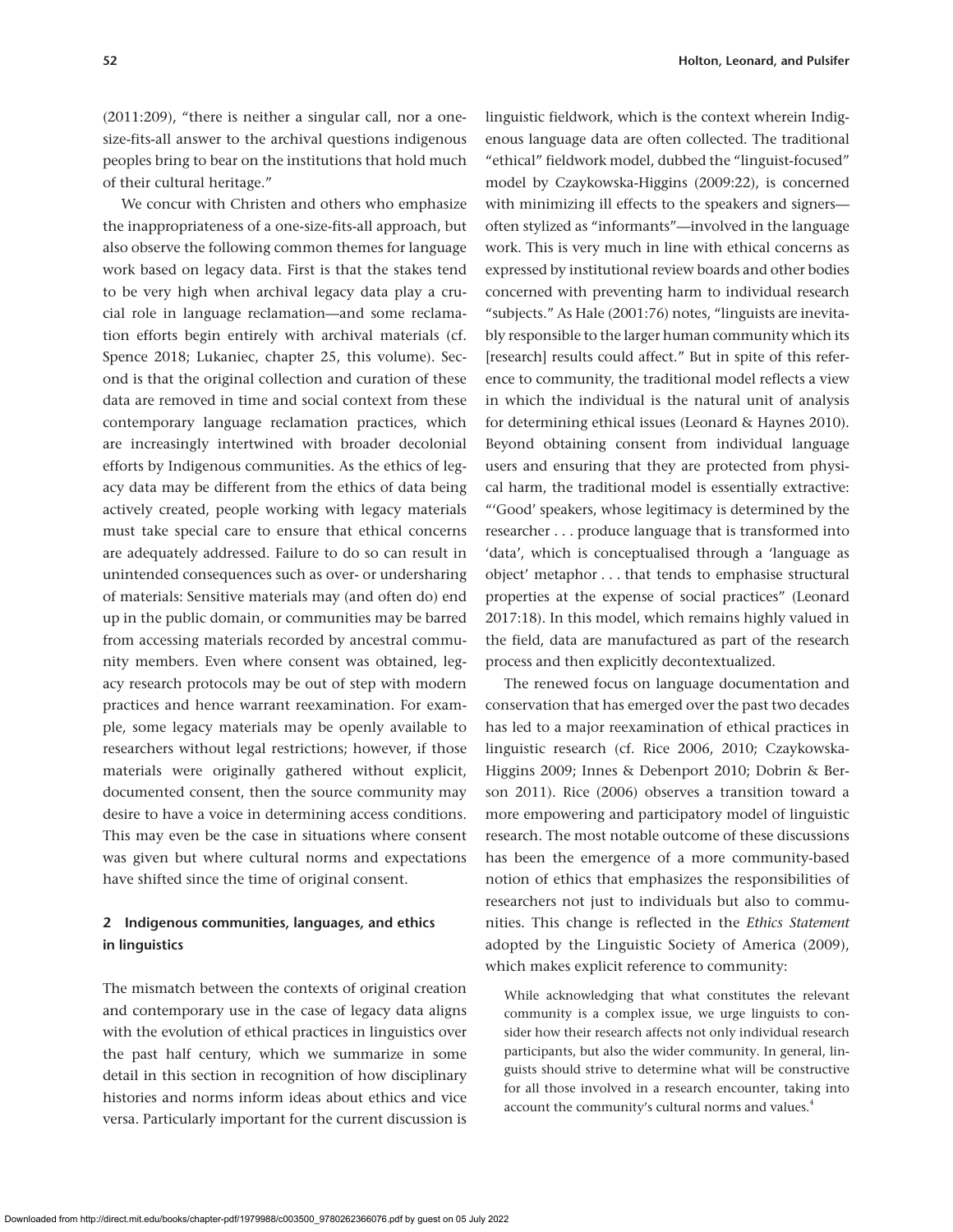What counts as "constructive" in relation to the Linguistic Society of America *Ethics Statement* may vary from one community to another, but it is likely to include some form of what has come to be known as community-based research, that is, research not only *for*, *on*, and *with* language communities, but also *by* communities (Czaykowska-Higgins 2009:24). This typically involves a training component that develops research capacity within a community (Genetti & Siemens 2013).

At the same time, the trend toward more communitybased models of language research has been accompanied by the emergence of two countervailing trends. First, what might be termed the endangered languages movement (cf. Krauss 1992)—which in many ways has spurred on this new discussion of ethics—has at the same time led to objectification and commodification of languages and their users (Hill 2002; Dobrin 2008; Dobrin, Austin, & Nathan 2009; Whaley 2011). This reductionist view envisions a kind of triage in which language research is prioritized based on typological characteristics and vitality assessments. Languages with rare or unusual sound systems or grammatical structures are viewed as important objects of study. Funding applications are justified based on perceived threats to the language, and by extension draw attention to linguistic data as products that must be collected and archived. Language communities are reduced to numbers of users and ranked according to position on scales of language vitality.

Second, the open data movement has led to a more empirical approach to linguistics, in which claims about language are grounded in data, and research results are expected to be both verifiable and reproducible (Berez-Kroeker, Gawne, et al. 2018). This trend has placed an emphasis on long-term archiving of linguistic data and led to the development of best-practice standards and archiving mandates from both funding agencies and academic institutions (Henke & Berez-Kroeker 2016). Moreover, there is also an increasing expectation that these archives be publicly accessible with few restrictions (Seyfeddinipur et al. 2019). These developments have resulted in an exponential increase in both the number of dedicated language archives and the volume of archival material. However, these repositories are most often located outside the control of the communities from which the archival deposits have been extracted (Shepard 2014), thus running counter to the spirit of community-based language work unless special provisions are made.

Underlying both the endangered languages and the open data movements is the notion of language as an object of study. This notion is in some ways fundamental to the traditional conceptualization of linguistic science, in which "language data are extracted from context of usage, and linguistic experiments are replicable" (Grenoble & Whitecloud 2014:344). Yet, this view is in direct conflict with the idea that these data never exist in isolation. Resolving this tension is central to linguistic ethics.

Countering the objectified view of language research is an emerging collaborative model that engages language communities as full partners and thus helps to highlight and validate Indigenous perspectives on language. For example, building on the notion of community-based language research, Leonard and Haynes (2010) propose a process of *collaborative consultation*, which involves continuous reflection and sharing throughout the research process. Referencing two North American Indigenous communities, Leonard and Haynes illustrate the collaborative consultation approach with the notion of speakerhood. They recognize that within any speech community, language research is inextricably tied with the notion of speakerhood; however, this issue is particularly challenging within endangered language communities, where knowledge of language is by definition in decline. A linguist-focused view of ethics might treat speakerhood, similar to the notion of what counts as data, as an objective "fact" that can be measured and assessed without community input. In contrast, a collaborative consultation model frames such issues not as unilateral decisions but rather as negotiable determinations developed through consultation among the stakeholders in a research project. In other words, this model assumes that language communities are not mere sources of data but instead become research partners from the outset (Leonard & Haynes 2010; Rice 2018). By extension, language communities' ethical norms and concerns guide the research development and implementation at all stages.

We observe that the community-based and collaborative approaches discussed are not only emerging as best practices in linguistic research, but are also increasingly a requirement for language researchers. For example, the Council of Athabascan Tribal Governments' Indigenous Knowledge Policy explicitly requires that researchers engage in collaborative research methodologies (Council of Athabascan Tribal Governments 2018). However, while such collaborative approaches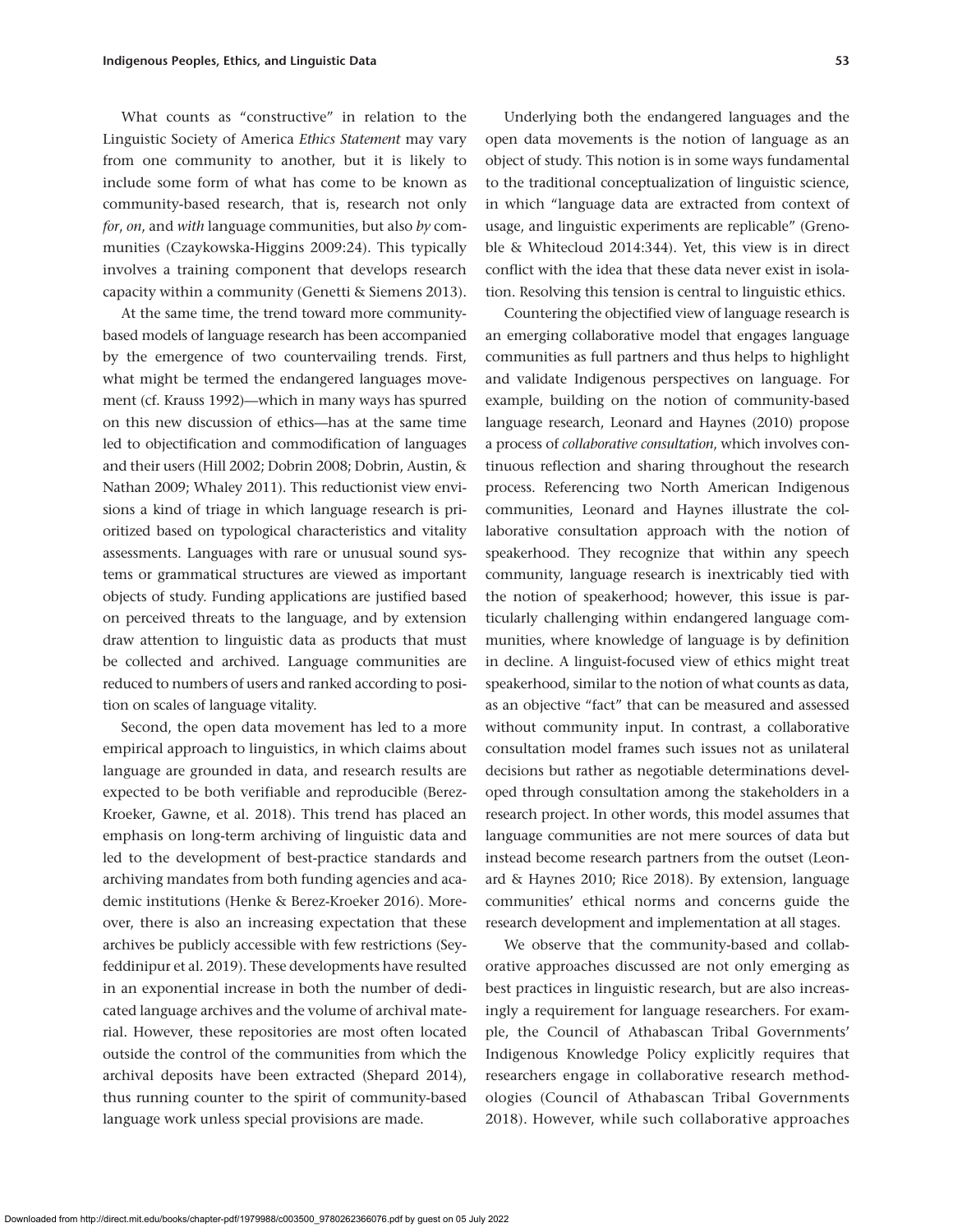are becoming increasingly common in the academy, they remain heavily marked in the sense that they have to be explained and justified and are rarely the default in academic ethical protocols. For example, university ethical oversight structures continue to largely focus on ethics with respect to protecting *individual* research participants, thus easily overlooking or deemphasizing concerns that occur at the community level. This is insufficient when language ownership occurs at the community level and becomes completely deficient when a proposed research project does not technically meet the criteria for oversight by ethical review boards and thus gets no such review. The latter issue is of special concern for projects that involve legacy data that are legally deemed to already be within the public domain.

The response to such situations often involves incorporating Indigenous knowledges and protocols into the existing (largely Western) models, for example, by adding in some sort of required consultation with community leaders about a research project. We recognize beneficial outcomes to such efforts but suggest that this approach is inadequate because it largely maintains the power structures and research models that have facilitated exploitation of Indigenous peoples and languages. Language researchers are increasingly thinking about future uses of materials, but what about the deeper question of how current power relationships will change? Ethical approaches to linguistic data must consider not only the ethical uses of those data but also the ethics of the relationships underlying the data. Thus, we shift the question to one of how data protocols can begin from Indigenous knowledges and protocols, structurally embedding ethical community-centered concerns into all aspects of data collection, management, and use.

#### **3 Indigenous research methods and data sovereignty**

To address this question, we highlight important themes that emerge from Indigenous research methods, which collectively privilege Indigenous knowledge systems and protocols, and often critique the assumptions and ethics of dominant research practices (e.g., Wilson 2008; Kovach 2009; Chilisa 2011; Smith 2012; Lambert 2014; Tuck & Yang 2014; Snow et al. 2016). As noted by the Intercontinental American Indigenous Research Association, central to Indigenous research methods is the notion that knowledge is produced through relationships—"with

people in a specific Place, with the culture of Place as understood through [specific Indigenous] cultures, with the source of the research data, and with the person who knows or tells the story that provides information."<sup>5</sup> By extension, and in strong contrast to the language-asobject approach, linguistic data become meaningful and interpretable through awareness of the social contexts in which they are produced and of the people who produce (and reproduce) them.6 *People* in this case goes beyond the individuals who originally produced the data, such as individual speakers and signers, to also consider others such as Elders and other community leaders, the researcher's professional networks, and so on—stakeholders whose relationships with each other inform the context. Anchored in the strong focus on relationships and the associated accountability, it is common in discussions of Indigenous research methods to recognize several "*R-*words" that should guide research—and by extension, inform data ethics. Beyond *relationship*, we expand on the following four *R*-words outlined by Snow et al. (2016:360): *responsibility*, *respect*, *reciprocity*, and (conceived of as a single principle) *rights and regulations*. <sup>7</sup> *Responsibility* goes beyond accountability to individual research participants to include communities and their ways of knowing, with an eye toward the sociopolitical contexts in which research occurs and to the power structures that it reflects and affects. *Respect* to communities and to their knowledge systems entails centering both in the collection, management, and use of linguistic data. *Reciprocity* includes what many linguists working in community research contexts describe as "giving back" (e.g., by creating language pedagogical materials), but also entails reciprocal relations with respect to the construction of knowledge in areas such as data interpretation. The principle of *rights and regulations*, which attends to the protocols of participation and ownership that ensue from Indigenous self-determination, is central to the Indigenous Data Sovereignty (IDS) movement, which advocates for the direct involvement of Indigenous stakeholders in the collection, management, and use of data about Indigenous peoples. While the term data sovereignty is used primarily within Indigenous contexts, the movement is part of a broader dialogue and set of policies/laws within broader society that are focused on maintaining control over data about individuals and organizations. IDS includes the recognition of the right of Indigenous peoples and nations to govern collection,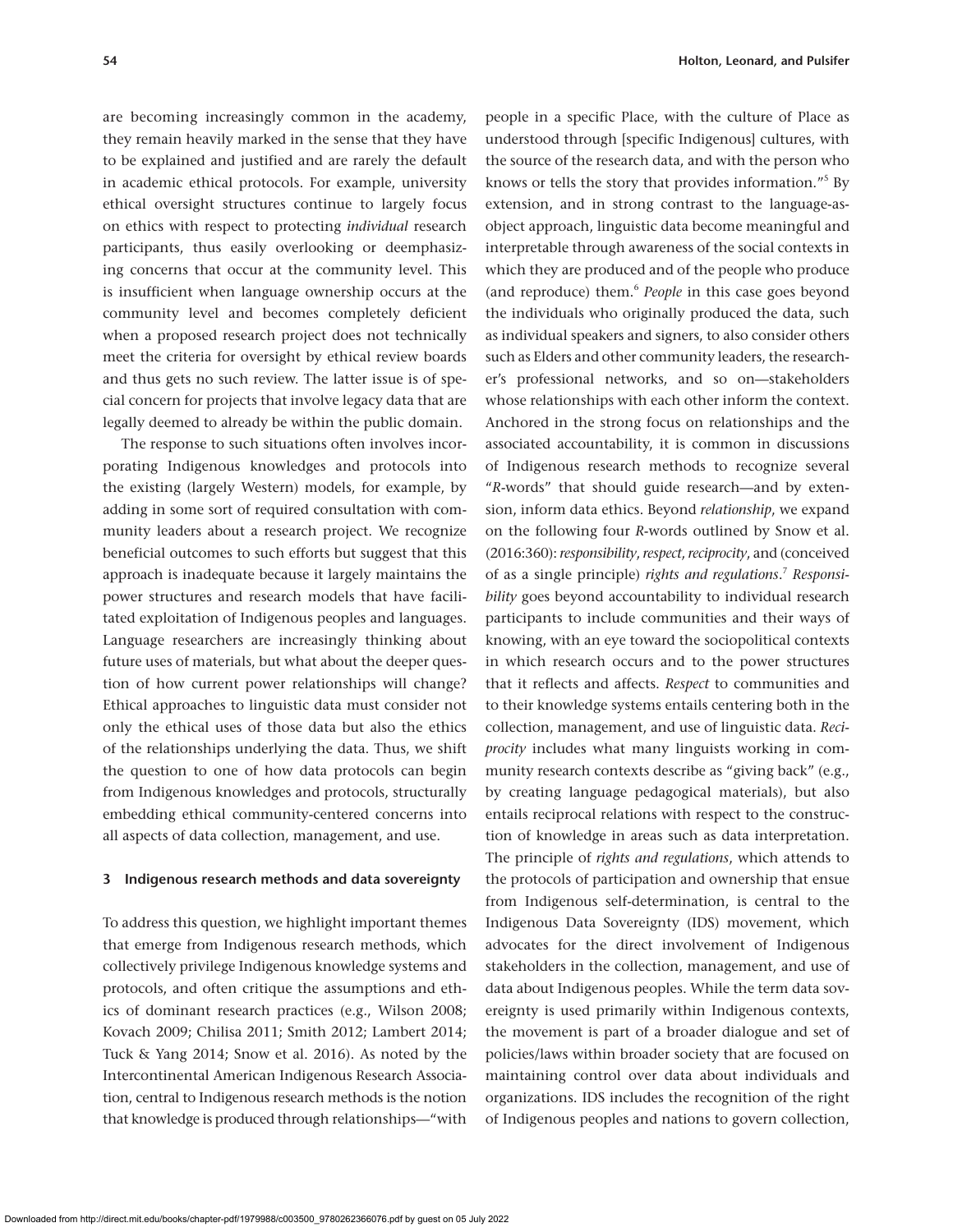ownership, and application of their own data, which are widely recognized as cultural, strategic, and economic assets.<sup>8</sup> Moreover, recent developments in the IDS movement are calling for the observance of core protocol and practices when working with Indigenous peoples and knowledge. These include, but are not limited to:

- recognition that tribes must exercise sovereignty when conducting research and managing data;
- following cultural protocols;
- being flexible;
- extending hospitality;
- ensuring appropriate compensation for expertise;
- understanding that access to knowledge is not a universal right;
- recognizing that responsible stewardship includes the task of learning how to interpret and understand data and research;
- accepting that research must benefit Native people.

(School for Advanced Research 2018; National Congress of American Indians 2018, as cited in Carroll, Rodriguez-Lonebear, & Martinez 2019)

In practice, IDS is being realized at national and regional scales through the development of principles and practices by Indigenous peoples, their representative organizations, and non-Indigenous stakeholders. For example, the First Nations Information Governance Centre (2014) in Canada developed and asserted the "OCAP Principles," which highlight both the relationships (Ownership, Control, Access) between Indigenous peoples and the data and information created by or about them, and the more concrete aspect of physical possession of data and information (Possession). The US Indigenous Data Sovereignty Network has proposed guidelines to facilitate harnessing Indigenous ways of knowing and doing and applying them to the "management and control of a Native nation's data ecosystem" (Rainie, Rodriguez-Lonebear, & Martinez 2017). Inuit Tapiriit Kanatami, the National Inuit Organization in Canada, established the National Inuit Strategy on Research, which has a priority area focused on ensuring Inuit access, ownership, and control over data and information. Although linguistic data are not explicitly addressed, the scope of National Inuit Strategy on Research spans all research activities involving or about Inuit, and an associated implementation plan (Inuit Tapiriit Kanatami 2018) seeks to eliminate exploitative and colonial approaches to research, as noted by Inuit Tapiriit Kanatami President Natan Obed:

For far too long, researchers have enjoyed great privilege as they have passed through our communities and homeland, using public or academic funding to answer their own questions about our environment, wildlife, and people. Many of these same researchers then ignore Inuit in creating the outcomes of their work for the advancement of their careers, their research institutions, or their governments. This type of exploitative relationship must end. (3)

Additionally, the Inuit Circumpolar Council-Alaska, through its Alaskan Inuit Food Security Framework aims to establish a model where Indigenous knowledge is considered as part of environmental management and all other relevant activities from the outset. These integrative approaches establish Indigenous knowledge as an essential part of the research process (Inuit Circumpolar Council-Alaska 2015). Ultimately, this involves respect—not only for the data but also for the underlying knowledge systems. To ensure that community needs and knowledge frame all stages of such research and its applications, partnerships and relationships are at the heart of these and other Indigenous research protocols. For example, this is made explicit in the University of Hawai'i *Kūlana Noi'i* (research standards): "The Kūlana Noi'i provide guidance for building and sustaining not just working partnerships but long-term relationships between communities and researchers" (University of Hawai'i Sea Grant 2019). Similarly, in reference to research involving Pacific peoples, the University of Otago's *Pacific Research Protocols* specifically address the issue of balance with research relationships and partnerships. Moreover, the protocols recognize the need to acknowledge the appropriate function of shared knowledge and that the ownership of primary data lies with the people who contribute that knowledge (University of Otago 2011:14).

On an international scale, the International Indigenous Data Sovereignty Interest Group of the Research Data Alliance and the Global Indigenous Data Alliance put forward the CARE Principles for Indigenous Data Governance: **C**ollective benefit, **A**uthority to control, Responsibility, and Ethics.<sup>9</sup> These CARE principles, which are focused on people and purpose, intersect with the more data-oriented, broadly cited FAIR principles (**F**indable, **A**ccessible, **I**nteroperable, and **R**eusable).10 While the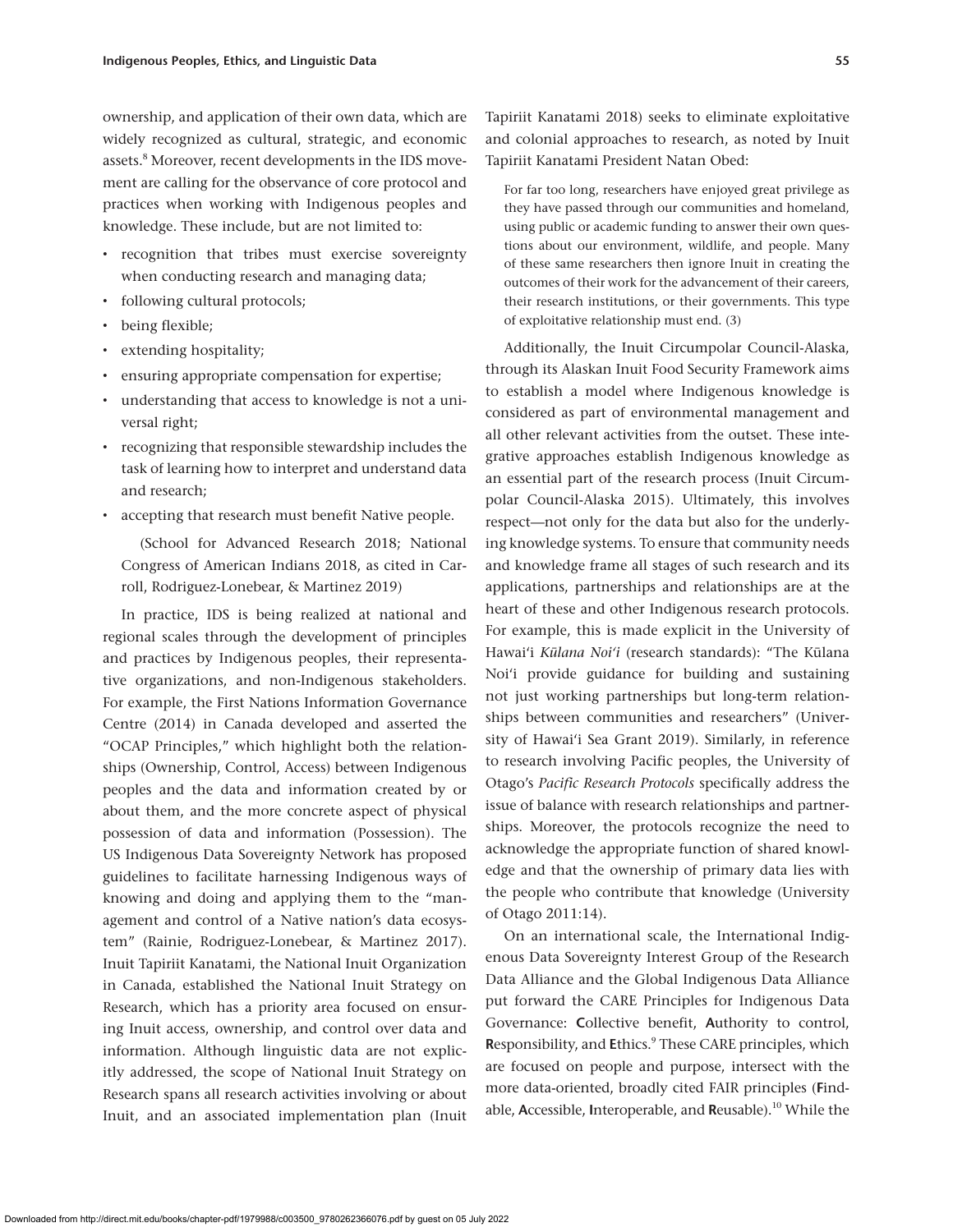CARE principles are arguably the most prominent of the emerging general protocols, a similar focus is found in a number of community-based protocols, such as the San Code of Research Ethics.<sup>11</sup> Centering principles, aspirations, and goals related to IDS, these examples provide a sound foundation for guiding and informing data-related activities, including reflexive and principleoriented linguistic research and data collection. These laws and policies are partly a response to perceived and identified privacy issues and breaches on major social media platforms and institutional infrastructures (e.g., banks, credit agencies, and insurance companies). Thus, there is a broader societal concern about ethical data management and use that is translating into new social structures (e.g., norms and laws) that have normative and legal implications for linguists. In this way, linguistic data sovereignty is just one part of a larger approach in which Indigenous communities control not just access to linguistic data, but also the production, interpretation, and dissemination of those data.

### **4 Intersections of linguistic research with the open data movement**

As previously indicated in this chapter and elsewhere in this volume, citable, open data is currently the dominant movement in the domain of research data management (Kitchin 2014:49; Nosek et al. 2015; Collister, chapter 9, this volume).<sup>12</sup> As a result, researchers are now much more likely to deposit linguistic data in archives, ensuring that these data are accessible both to the source communities and the broader public. However, if applied universally, open data principles can contradict IDS principles (e.g., understanding that access to knowledge is not a universal right; cf. Rainie et al. 2019). More nuanced, recent statements and declarations on open data management are identifying the need to include exceptions to fully open data. For example, the International Arctic Science Committee Statement of Principles and Practices for Arctic Data Management (International Arctic Science Committee 2013) uses the term "ethically open access" that identifies the following exceptions to this requirement of full, free, and open access:

• where human subjects are involved, confidentiality shall be protected as appropriate and guided by the principles of informed consent;

- where local and traditional knowledge is concerned, rights of the knowledge holders shall not be compromised;
- where data release may cause harm, specific aspects of the data may need to be kept protected (for example, locations of sensitive sites).

These exceptions are well recognized in current language documentation practices. For example, funding agencies do not require that sensitive or otherwise restricted documentation be archived (Seyfeddinipur et al. 2019). However, as linguists increasingly use cloud-based platforms, networked "apps," machine learning and artificial intelligence technologies, and other new tools (cf. Galla 2016), we further caution that there is a need to be aware of the potential ethical implications of using these tools. For example, if linguists use popular platforms such as YouTube or Google Drive in a research workflow that includes linguistic data, they may assign certain rights to the platform provider, whether intended or not. For example, the Google Terms of Service grant Google license to "publish, publicly perform, or publicly display your content, if you've made it visible to others" and to "modify and create derivative works based on your content."<sup>13</sup> And the Zoom video conferencing Terms of Service grant the company the right to store recordings of meetings on its servers.<sup>14</sup> By accepting such terms of service, a linguist may unintentionally contravene (Indigenous) data sovereignty and general ethical principles and policies by licensing content to a third party. The act of providing (uploading, storing) content (e.g., recordings, transcripts) on such a platform without prior, informed consent from the outset may result in an unwitting ethical breach. Thus, while linguistics moves toward open data culture and practice, the related ethical nuances and caveats must always be considered. Establishing protocols for proper consent related to data collection and use, and for data management of Indigenous languages is critically important and urgent. There is a need for research and data management planning to be driven by Indigenous peoples, communities, families, and organizations. There is a need for infrastructure and resources so this can be realized.

## **5 Conclusion: Linguistic data cannot be divorced from their sources**

Ethics are often framed as problems to be worked around. However, that data are intimately tied to their sources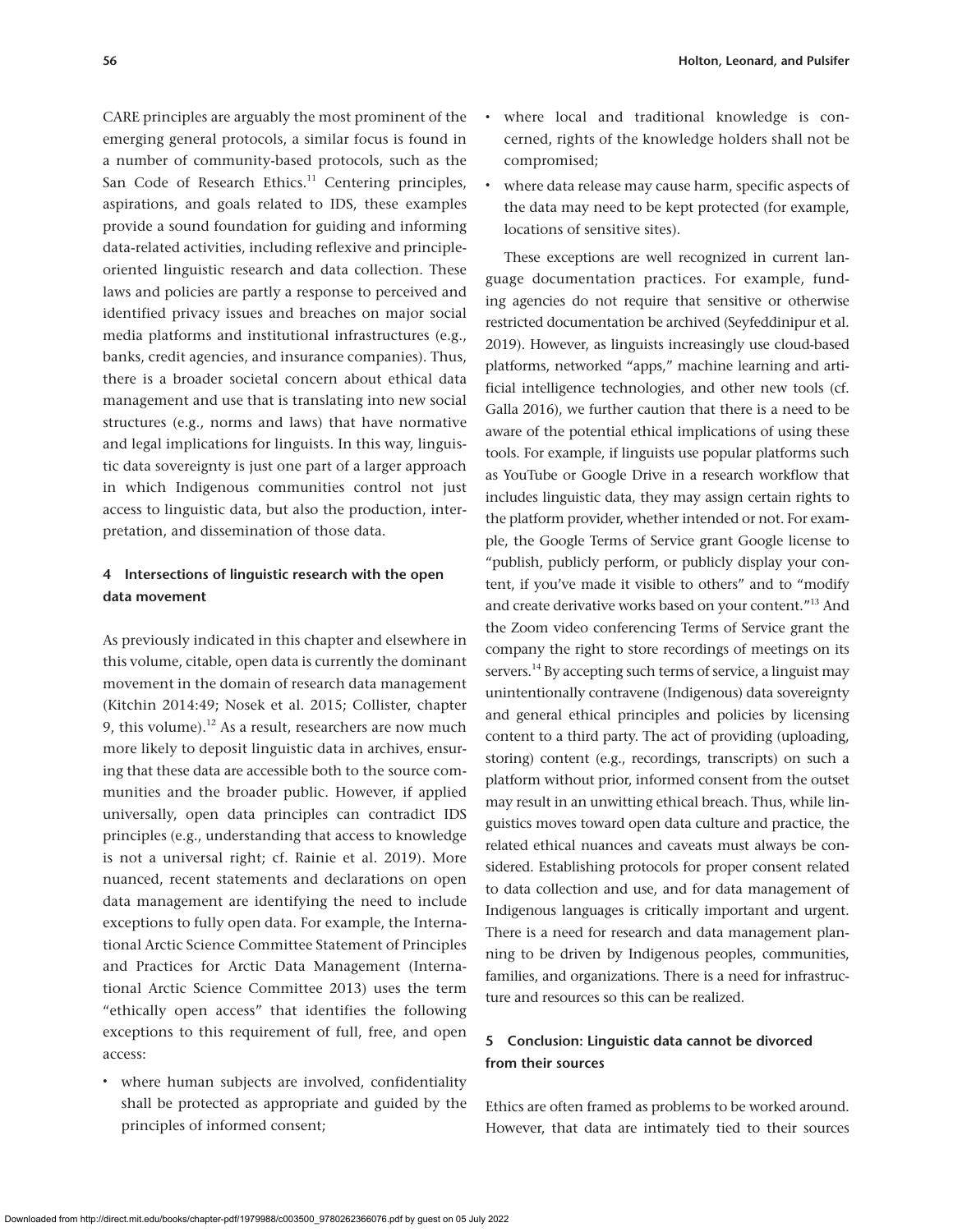need not be seen as a hindrance to overcome, but instead can be a positive step, providing context necessary for interpreting those data. Anchoring data analysis in the relationships and contexts from which the data come can lead to outcomes that would otherwise be missed (cf. Mithun 2001; Rice 2001). Moreover, explicitly acknowledging the links between data and their sources facilitates both reproducible research and applied use.<sup>15</sup> This is true for archival documentation just as much as it is for new data collection: the current ethical context of the use of legacy materials may differ from the ethical context in which the materials were created, but the ties between data and sources remain nonetheless. In essence, the intersection of people, ethics, and data is about relationships—past, present, and future. Reflecting on ethics in language research, Czaykowska-Higgins (2018) characterizes this emphasis on relationships as "rehumanizing linguistics, acknowledging the centrality of relationships and difference in language documentation work, emphasizing accountability to those relationships, and grounding ethical research methodologies in social relations" (116). The actions that language researchers take now in terms of data management decisions will guide how the relationships will evolve.

To return to the principle from which we started this chapter: linguistic data cannot be divorced from their sources. While ethical practices may differ across different research contexts, this principle remains and lies at the heart of ethics in linguistic data. As the various chapters in this volume clearly attest, the field of linguistics is evolving quickly into a more data-driven science. There is ample evidence that recognizing—and indeed celebrating—the relationships between people, ethics, and data will ensure a more robust science of human language in which linguistic communities and associated knowledge systems play a more symmetrical role.

#### **Notes**

1. This chapter focuses on ethical issues in relation to Indigenous language data. The discussion of ethical issues in relation to world languages has taken place primarily within the subfields of applied linguistics and sociolinguistics. See Eckert (2013), De Costa (2015), and the various references therein.

2. While we will use the term Indigenous language throughout this chapter, it should be understood that many of the ethical concerns surrounding Indigenous peoples and languages apply equally to other minority language groups such as Cajun

French, which are not typically referred to with the label Indigenous.

3. That said, Hinton (2002:151) questions whether a metaphor of ownership is actually evoked by the so-called possessive construction in English.

4. The emphasis on community is reiterated even more strongly in the 2019 Ethics Statement (Linguistic Society of America 2019).

5. [https://www.americanindigenousresearchassociation.org](https://www.americanindigenousresearchassociation.org/about-us/) [/about-us/](https://www.americanindigenousresearchassociation.org/about-us/). Accessed May 11, 2020.

6. While Indigenous research methods are being increasingly adopted outside Indigenous contexts, these methods are more often construed as applying to the data collection process rather than the data themselves. Data are still typically seen as independent, divorced from their sources. As we argue in this chapter, this view is fundamentally flawed in the context of Indigenous and minority language research.

7. Other *R*-words include *relevance* to the community as a necessary goal for research, *reverence*, *reflexivity* as a necessary practice by researchers, and *relationality* (the concept that relationships and their associated complex interdependencies form a foundation to everything).

8. This is true not only in the realm of linguistic data but more broadly as well, as evidenced by recent trends toward the monetization of data, and resulting policy changes that grant rights of control over personal data (cf. Marelli & Testa 2018; Choi, Jeon, & Kim 2019). IDS itself, while increasingly well defined in its own specific context, similarly exists within a much broader context that includes discourse around open data, privacy, and the emerging ecosystem of platforms and methods (e.g., machine learning). Both IDS and the broader context have implications for each other—for example, the broader context of privacy control and intellectual property law has implications for IDS; similarly, IDS is having an impact on broader research data dialogues.

9. <https://www.gida-global.org/care>.

10. <https://www.force11.org/group/fairgroup/fairprinciples>.

11. [https://www.globalcodeofconduct.org/affiliated-codes/.](https://www.globalcodeofconduct.org/affiliated-codes/)

12. For information about the broader open science movement, see the Organisation for Economic Co-operation and Development's overview: [https://www.oecd.org/science/inno](https://www.oecd.org/science/inno/open-science.htm) [/open-science.htm](https://www.oecd.org/science/inno/open-science.htm); for an example specific to linguistic data, see<https://linguistics.okfn.org>.

13. <https://policies.google.com/terms>. Accessed May 11, 2020.

14. [http://zoom.us/terms.](http://zoom.us/terms) Accessed May 17, 2020.

15. Data citation practices that explicitly acknowledge speakers and other contributors can help to maintain this connection between data and source (see Andreassen et al. 2019).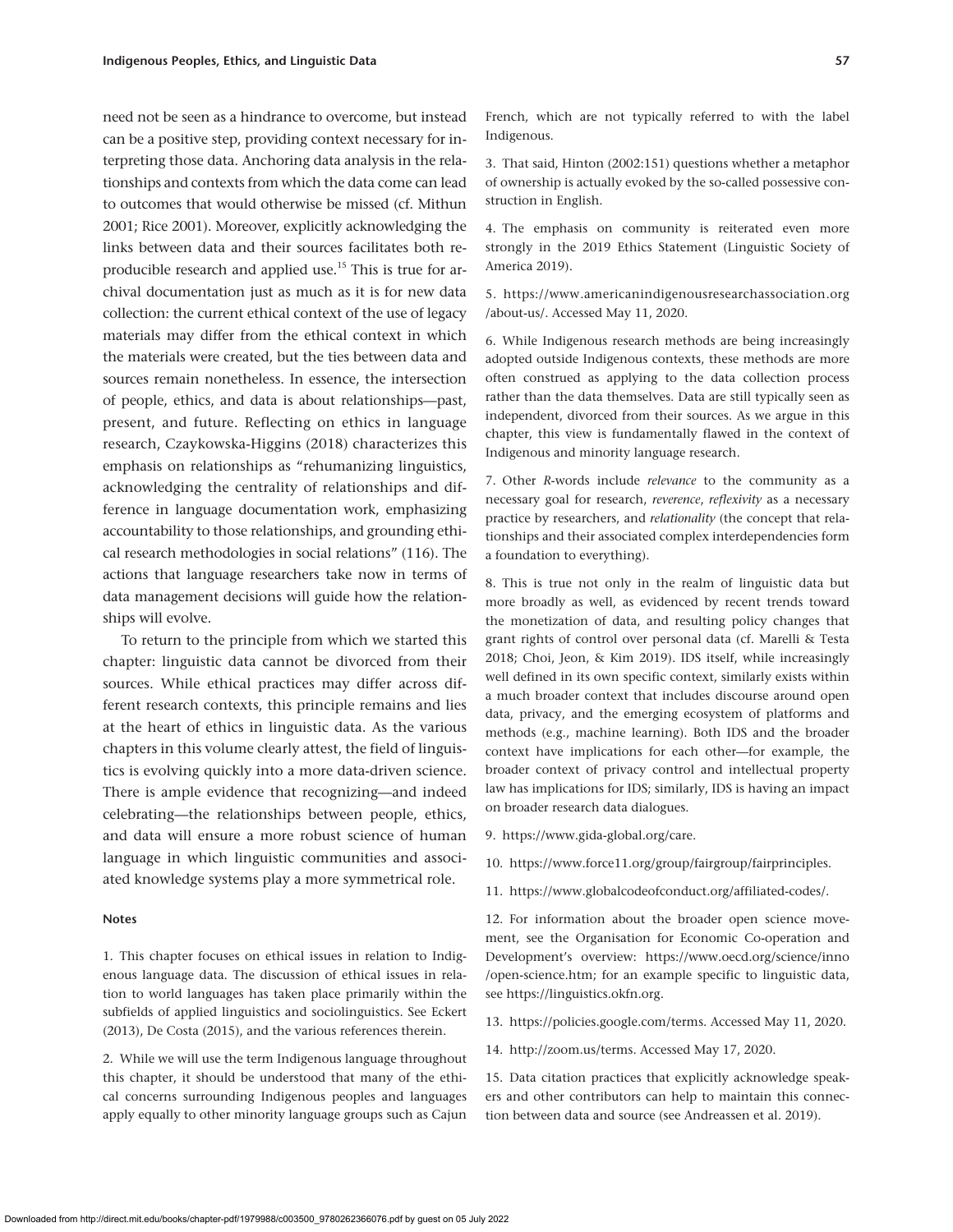#### **References**

Andreassen, Helene N., Andrea L. Berez-Kroeker, Lauren Collister, Philipp Conzett, Christopher Cox, Koenraad De Smedt, Bradley McDonnell, and the Research Data Alliance Linguistic Data Interest Group. 2019. Tromsø recommendations for citation of research data in linguistics (Version 1). *Research Data Alliance*. <https://doi.org/10.15497/rda00040>.

Berez-Kroeker, Andrea L., Helene N. Andreassen, Lauren Gawne, Gary Holton, Susan Smythe Kung, Peter Pulsifer, Lauren B. Collister, The Data Citation and Attribution in Linguistics Group, and the Linguistics Data Interest Group. 2018. *The Austin Principles of Data Citation in Linguistics.* Version 1.0. [http://site.uit.no/linguisticsdatacitation/austinprinciples/.](http://site.uit.no/linguisticsdatacitation/austinprinciples/)

Berez-Kroeker, Andrea L., Lauren Gawne, Susan Smythe Kung, Barbara F. Kelly, Tyler Heston, Gary Holton, Peter Pulsifer, et al. 2018. Reproducible research in linguistics: A position statement on data citation and attribution in our field. *Linguistics* 57 (1): 1–18. [https://doi.org/10.1515/ling-2017-0032.](https://doi.org/10.1515/ling-2017-0032)

Bird, Steven, and Gary Simons. 2003. Seven dimensions of portability for language documentation and description. *Language* 79 (3): 557–582.

Carroll, Stephanie Russo, Desi Rodriguez-Lonebear, and Andrew Martinez. 2019. Indigenous data governance: Strategies from United States Native Nations. *Data Science Journal* 18 (1): 31. [https://doi.org/10.5334/dsj-2019-031.](https://doi.org/10.5334/dsj-2019-031)

Chilisa, Bagele. 2011. *Indigenous Research Methodologies.* London: SAGE Publications.

Choi, Jay Pil, Doh-Shin Jeon, and Byung-Cheol Kim. 2019. Privacy and personal data collection with information externalities. *Journal of Public Economics* 173:113–124. [https://doi.org/10](https://doi.org/10.1016/j.jpubeco.2019.02.001) [.1016/j.jpubeco.2019.02.001.](https://doi.org/10.1016/j.jpubeco.2019.02.001)

Christen, Kimberly. 2011. Opening archives: Respectful repatriation. *American Archivist* 74:185–210.

Council of Athabascan Tribal Governments. 2018. *Researching Gwich'in/Upper Koyukon Indigenous Knowledge in the CATG Region*. Fort Yukon, AK: Council of Athabascan Tribal Governments.

Czaykowska-Higgins, Ewa. 2009. Research models, community engagement, and linguistic fieldwork: Reflections on working within Canadian Indigenous communities. *Language Documentation and Conservation* 3 (1): 15–50. [http://hdl.handle.net/10125](http://hdl.handle.net/10125/4423) [/4423.](http://hdl.handle.net/10125/4423)

Czaykowska-Higgins, Ewa. 2018. Reflections on ethics: Rehumanizing linguistics, building relationships across difference. In *Reflections on Language Documentation 20 Years after Himmelmann 1998*, ed. Bradley McDonnell, Andrea L. Berez-Kroeker, and Gary Holton, 110–121. Honolulu: University of Hawai'i Press. <http://hdl.handle.net/10125/24813>.

De Costa, Peter I., ed. 2015. *Ethics in Applied Linguistics Research: Language Researcher Narratives*. New York: Routledge.

Dobrin, Lise M. 2008. From linguistic elicitation to eliciting the linguist: Lessons in community empowerment from Melanesia. *Language* 84 (2): 300–324.

Dobrin, Lise M., Peter Austin, and David Nathan. 2009. Dying to be counted: The commodification of endangered languages in documentary linguistics. In *Language Documentation and Description*, vol. 6, ed. Peter K. Austin, 37–52. London: SOAS.

Dobrin, Lise M., and Josh Berson. 2011. Speakers and language documentation. In *The Cambridge Handbook of Endangered Languages*, ed. Peter K. Austin and Julia Sallabank, 187–211. Cambridge: Cambridge University Press.

Eckert, Penelope. 2013. Ethics in linguistics research. In *Research Methods in Linguistics*, ed. Robert J. Podesva and Devyani Sharma, 11–26. Cambridge: Cambridge University Press.

First Nations Information Governance Centre. 2014. *Ownership, Control, Access and Possession (OCAP™): The Path to First Nations Information Governance.* Ottawa, Canada: First Nations Information Governance Centre.

Fitzgerald, Colleen M. 2017. Understanding language vitality and reclamation as resilience: A framework for language endangerment and "loss" (Commentary on Mufwene). *Language* 93 (4): e280–e297.

Galla, Candace Kaleimamoowahinekapu. 2016. Indigenous language revitalization, promotion, and education: Function of digital technology. *Computer Assisted Language Learning* 29 (7): 1137–1151. [https://doi.org/10.1080/09588221.2016.1166137.](https://doi.org/10.1080/09588221.2016.1166137)

Genetti, Carol, and Rebekka Siemens. 2013. Training as empowering social action: An ethical response to language endangerment. In *Responses to Language Endangerment: In Honor of Mickey Noonan*, ed. Elena Mihas, Bernard Perley, Gabriel Rei-Doval, and Kathleen Wheatley, 59–77. Amsterdam: John Benjamins.

Grenoble, Lenore A. 2011. Language ecology and endangerment. In *The Cambridge Handbook of Endangered Languages*, ed. Peter K. Austin and Julia Sallabank, 27–44. Cambridge: Cambridge University Press. [https://doi.org/10.1017/CBO9780511975981.002.](https://doi.org/10.1017/CBO9780511975981.002)

Grenoble, Lenore A., and Simone S. Whitecloud. 2014. Conflicting goals, ideologies, and beliefs in the field. In *Endangered Languages: Beliefs and Ideologies in Language Documentation and Revitalization*, ed. Peter K. Austin and Julia Sallabank, 337– 354. London: British Academy. [https://doi.org/10.5871/bacad](https://doi.org/10.5871/bacad/9780197265765.003.0016) [/9780197265765.003.0016](https://doi.org/10.5871/bacad/9780197265765.003.0016).

Guerrettaz, Anne Marie. 2015. Ownership of language in Yucatec Maya revitalization pedagogy. *Anthropology and Education Quarterly* 46 (2): 167–185. [https://doi.org/10.1111/aeq.12097.](https://doi.org/10.1111/aeq.12097)

Hale, Ken. 2001. Ulwa (Southern Sumu): The beginnings of a language research project. In *Linguistic Fieldwork*, ed. Paul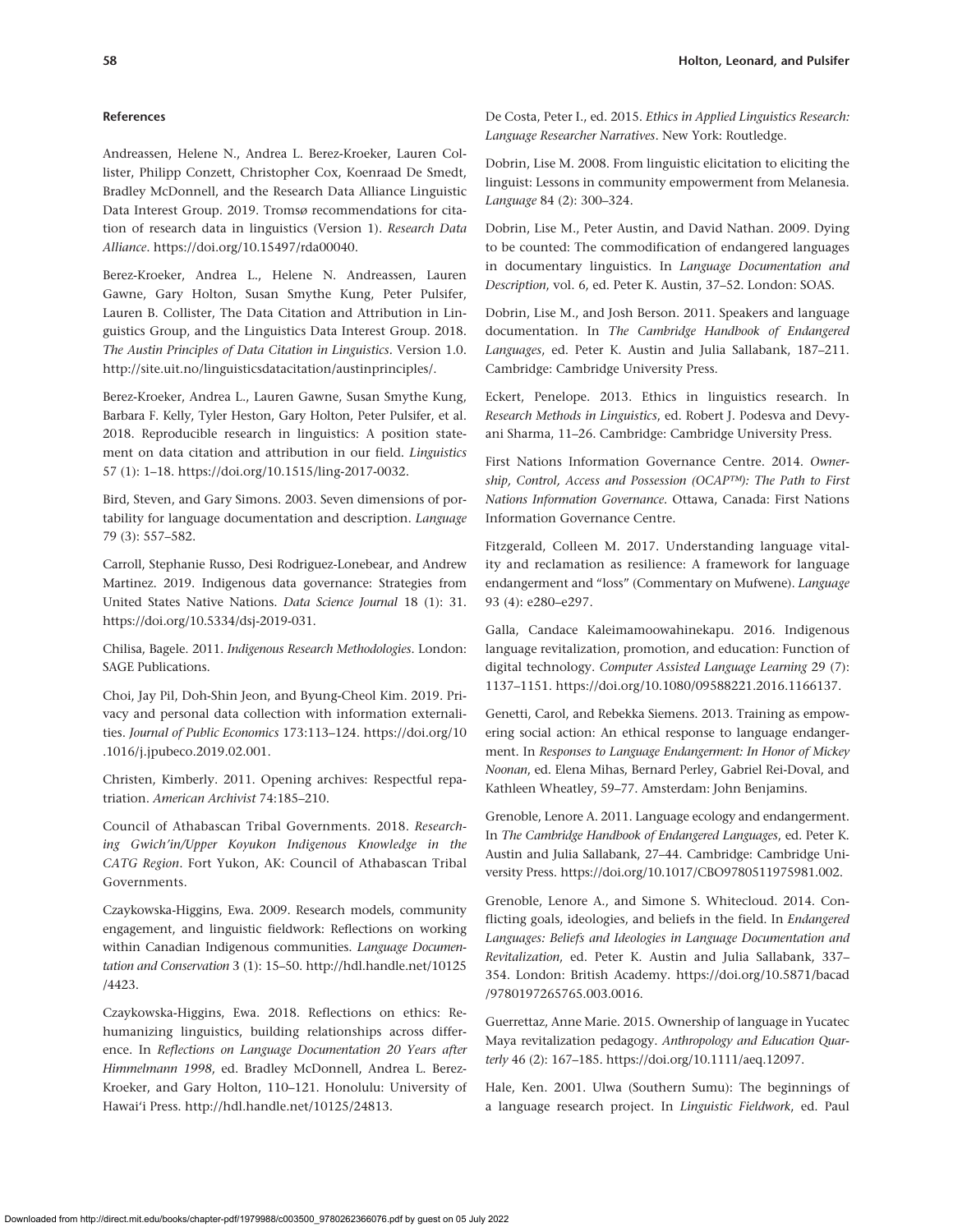Newman and Martha Ratliff, 76–101. Cambridge: Cambridge University Press.

Henke, Ryan, and Andrea L. Berez-Kroeker. 2016. A brief history of archiving in language documentation, with an annotated bibliography. *Language Documentation and Conservation* 10:411–457. [http://hdl.handle.net/10125/24714.](http://hdl.handle.net/10125/24714)

Hill, Jane H. 2002. "Expert rhetorics" in advocacy for endangered languages: Who is listening, and what do they hear? *Journal of Linguistic Anthropology* 12 (2): 119–133. [https://doi.org/10](https://doi.org/10.1525/jlin.2002.12.2.119) [.1525/jlin.2002.12.2.119](https://doi.org/10.1525/jlin.2002.12.2.119).

Himmelmann, Nikolaus P. 2012. Linguistic data types and the interface between language documentation and description. *Language Documentation and Conservation* 6:187–207. [http://hdl](http://hdl.handle.net/10125/4503) [.handle.net/10125/4503.](http://hdl.handle.net/10125/4503)

Hinton, Leanne. 2002. Commentary: Internal and external language advocacy. *Journal of Linguistic Anthropology* 12 (2): 150–156. [https://doi.org/10.1525/jlin.2002.12.2.150.](https://doi.org/10.1525/jlin.2002.12.2.150)

Innes, Pamela, and Erin Debenport, eds. 2010. *Ethical Dimensions of Language Documentation*. Special issue, *Language and Communication* 30 (3).

International Arctic Science Committee. 2013. IASC Data Statement.<https://iasc.info/data-observations/iasc-data-statement>.

Inuit Circumpolar Council-Alaska. 2015. *Alaskan Inuit Food Security Conceptual Framework: How to Assess the Arctic from an Inuit Perspective.* Anchorage: Inuit Circumpolar Council-Alaska.

Inuit Tapiriit Kanatami. 2018. *National Inuit Strategy on Research*. [https://www.itk.ca/wp-content/uploads/2018/04/ITK\\_NISR](https://www.itk.ca/wp-content/uploads/2018/04/ITK_NISR-Report_English_low_res.pdf) [-Report\\_English\\_low\\_res.pdf](https://www.itk.ca/wp-content/uploads/2018/04/ITK_NISR-Report_English_low_res.pdf).

Jacob, Michelle M. 2013. *Yakama Rising: Indigenous Cultural Revitalization, Activism, and Healing*. Tucson: University of Arizona Press.

Kitchin, Rob. 2014. *The Data Revolution: Big Data, Open Data, Data Infrastructures and Their Consequences*. London: SAGE Publications.

Kornai, András. 2013. Digital language death. *PLoS ONE* 8 (10): e77056. [https://doi.org/10.1371/journal.pone.0077056.](https://doi.org/10.1371/journal.pone.0077056)

Kovach, Margaret. 2009. *Indigenous Methodologies: Characteristics, Conversations, and Contexts*. Toronto: University of Toronto Press.

Krauss, Michael E. 1992. The world's languages in crisis. *Language* 68 (1): 4–10.

Kukutai, Tahu, and John Taylor. 2016. *Indigenous Data Sovereignty: Toward an Agenda*. Canberra: Australian National University Press.

Lambert, Lori. 2014. *Research for Indigenous Survival: Indigenous Research Methodologies in the Behavioral Sciences*. Lincoln: University of Nebraska Press.

Leonard, Wesley Y. 2017. Producing language reclamation by decolonising "language." *Language Documentation and Description* 14:15–36.

Leonard, Wesley Y. 2018. Reflections on (de)colonialism in language documentation. In *Reflections on Language Documentation 20 Years after Himmelmann 1998*, ed. Bradley McDonnell, Andrea L. Berez-Kroeker, and Gary Holton, 55–65. Honolulu: University of Hawai'i Press. [http://hdl.handle.net/10125/24808.](http://hdl.handle.net/10125/24808)

Leonard, Wesley Y., and Erin Haynes. 2010. Making "collaboration" collaborative: An examination of perspectives that frame linguistic field research. *Language Documentation and Conservation* 4:269–293. [http://hdl.handle.net/10125/4482.](http://hdl.handle.net/10125/4482)

Linguistic Society of America. 2009. *Ethics Statement*. [https://](https://www.linguisticsociety.org/sites/default/files/Ethics_Statement.pdf) [www.linguisticsociety.org/sites/default/files/Ethics\\_Statement](https://www.linguisticsociety.org/sites/default/files/Ethics_Statement.pdf) [.pdf.](https://www.linguisticsociety.org/sites/default/files/Ethics_Statement.pdf) Accessed May 17, 2020.

Linguistic Society of America. 2019. *LSA Revised Ethics Statement*, final version (approved July 2019). [https://www](https://www.linguisticsociety.org/content/lsa-revised-ethics-statement-approved-july-2019) [.linguisticsociety.org/content/lsa-revised-ethics-statement](https://www.linguisticsociety.org/content/lsa-revised-ethics-statement-approved-july-2019) [-approved-july-2019](https://www.linguisticsociety.org/content/lsa-revised-ethics-statement-approved-july-2019). Accessed May 17, 2020.

Linn, Mary S. 2014. Living archives: A community-based language archive model. *Language Documentation and Description* 12:53–67.

Marelli, Luca, and Giuseppe Testa. 2018. Scrutinizing the EU General Data Protection Regulation. *Science* 360 (6388): 496– 498. [https://doi.org/10.1126/science.aar5419.](https://doi.org/10.1126/science.aar5419)

Meek, Barbra A. 2010. *We Are Our Language: An Ethnography of Language Revitalization in a Northern Athabaskan Community*. Tucson: University of Arizona Press.

Mithun, Marianne. 2001. Who shapes the record: The speaker and the linguist. In *Linguistic Fieldwork*, ed. Paul Newman and Martha Ratliff, 34–54. Cambridge: Cambridge University Press.

National Congress of American Indians. 2018. Resolution KAN-18–011: Support of US Indigenous Data Sovereignty and Inclusion of Tribes in the Development of Tribal Data Governance Principles. June 4, 2018. [http://www.ncai.org/resources](http://www.ncai.org/resources/resolutions/support-of-us-indigenous-data-sovereignty-and-inclusion-of-tribes-in-the-development-of-tribal-data) [/resolutions/support-of-us-indigenous-data-sovereignty-and](http://www.ncai.org/resources/resolutions/support-of-us-indigenous-data-sovereignty-and-inclusion-of-tribes-in-the-development-of-tribal-data) [-inclusion-of-tribes-in-the-development-of-tribal-data.](http://www.ncai.org/resources/resolutions/support-of-us-indigenous-data-sovereignty-and-inclusion-of-tribes-in-the-development-of-tribal-data)

Nosek, B. A., G. Alter, G. C. Banks, D. Borsboom, S. D. Bowman, S. J. Breckler, S. Buck, et al. 2015. Promoting an open research culture. *Science* 348 (6242): 1422–1425. [https://doi.org/10.1126](https://doi.org/10.1126/science.aab2374) [/science.aab2374](https://doi.org/10.1126/science.aab2374).

O'Meara, Carolyn, and Jeff Good. 2010. Ethical issues in legacy language resources. *Language and Communication* 30 (3): 162– 170.<https://doi.org/10.1016/j.langcom.2009.11.008>.

O'Neal, Jennifer R. 2015. "The right to know": Decolonizing Native American archives. *Journal of Western Archives* 6 (1): 1–17.

Rainie, Stephanie Carroll, Tahu Kukutai, Maggie Walter, Oscar Luis Figueroa-Rodríguez, Jennifer Walker, and Per Axelsson.